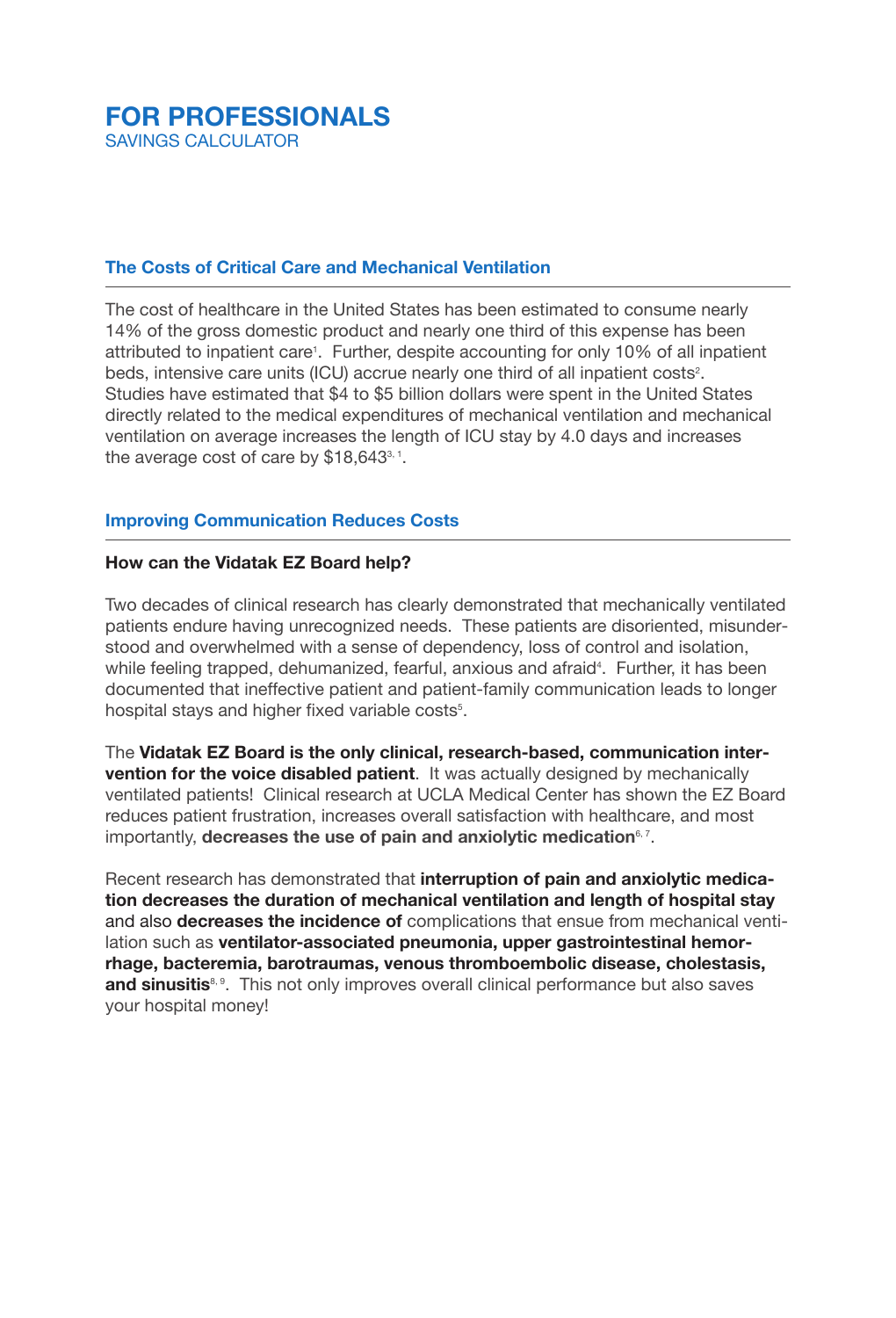## **How Much You Can Save With Vidatak**

#### **Sample calculation of savings using the Vidatak EZ Board**

Benefits are not seen with every patient, but we have itemized cost savings with a conservative factored 10% effectiveness on reduction in sedation, length of ICU stay, and nursing full-time equivalents (FTE's).

For our model, we will consider a hospital with 50 ICU beds. Medical literature demonstrates that nearly 50% of critical care patients will be mechanically ventilated (MV) during some portion of their hospital stay and the average length of ICU stay for MV patients is 6.9 days.<sup>10, 1</sup>. Given patient turnover is 6.9 days, each ICU bed has the potential to be utilized by 4 MV patients per month. Assuming 50% capacity due to variation in admissions and length of stay, the hospital will care for 50 MV patients per month. Estimating conservatively, with 10% of MV patients using the EZ board, approximately **5 patients will use the EZ board each month**.

> 50 ICU beds x 50% capacity x 50% MV x 4 patients/bed/month x 10% utilization<sup>\*</sup> = **5 MV patients/month**

#### **Reduction in sedation**

The average price per vial of sedative is \$40 and on average a MV patient requires five vials per day. Clinical research has shown the average length of mechanical ventilation is 6.9 days<sup>1</sup>. Therefore, it costs \$1,380 to sedate a MV patient. Assuming 10% effectiveness in 5 MV patients per month translates to **cost savings of \$690**.

 $$40/via \times 5$  vials/patient/day x 6.9 days x 5 MV patients/month x 10% effectiveness\*\* = **\$690/month**

#### **Reduction in length of stay**

The daily cost of care for a MV patient is \$3,500 per day and the average stay is 6.9 days<sup>1</sup>. Even assuming a conservative 10% benefit in patients that use the EZ Board, the **cost savings from a reduction in ICU stay is \$12,075.**

> \$3,500/patient/day x 6.9 days x 5 MV patients/month x 10% effectiveness = **\$12,075/month**

<sup>\*</sup> Given the variety of diagnoses and the variability in standards of care, we conservatively estimate that approximately 10% of mechanically ventilated patients would use the EZ Board.

<sup>\*\*</sup>Given the variety of diagnoses and the variability in standards of care, we conservatively estimate 10% effectiveness related to cost savings benefits with patients who use the EZ Board.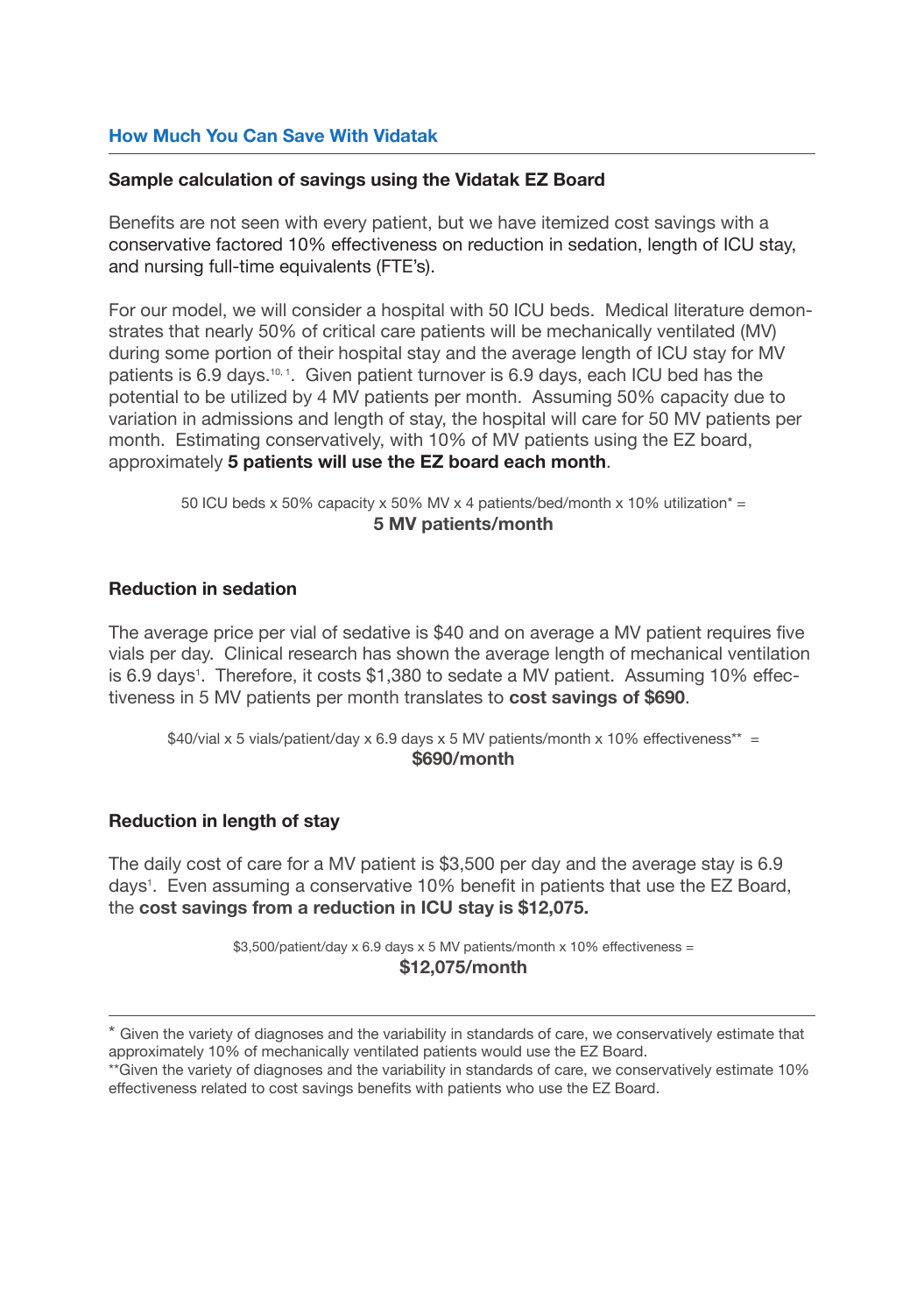# **Reduction in full-time equivalents**

Psychosocial needs are a qualifier for making a patient 1:1 care. By enhancing communication, reducing frustration, and improving overall satisfaction with healthcare, the Vidatak EZ Board may reduce FTE's by reducing acuity, allowing the 1:1 nurse to now care for 2 patients.

The cost of critical care nurse staffing for a 24 hour shift averages  $$720$ <sup>11</sup>. The average MV patient requires mechanical ventilation for 6.9 days of which 50% may require 1:1 staffing<sup>1</sup>. Therefore, the staffing cost for one MV patient is \$2,484. Assuming 10% effectiveness leads to **cost savings of \$1,242 each month**.

 $$720/patient/day \times 6.9$  days  $\times 50\%$  1:1 staffing  $\times 5$  MV patients/month  $\times 10\%$  effectiveness = **\$1,242/month**

**Summary:** Saving \$690 per month on sedation, \$12,075 per month in ICU expenses, and \$1,242 in staffing each month for **total cost savings of \$14,007/month or \$168,084/year!**

**Return on Investment:** The **average cost of the Vidatak EZ Board is \$15**, used with total available patients (50/month) = \$750/month x 12 months = **\$9,000 cost/year**.

## **NET SAVINGS EQUALS \$159,084 PER YEAR!!! OR NEARLY A 20 FOLD RETURN ON INVESTMENT!!!**



## **This is based on a national average. The number of patients who will use the EZ Board and the ability to demonstrate effectiveness in your hospital may be more or less depending on your patient demographic and standards of care.**

For more information regarding the EZ board, consultation services, or a cost-savings analysis for your hospital, please visit our website at **www.vidatak.com** or contact us at **customerservice@vidatak.com** or **310.550.5856**.